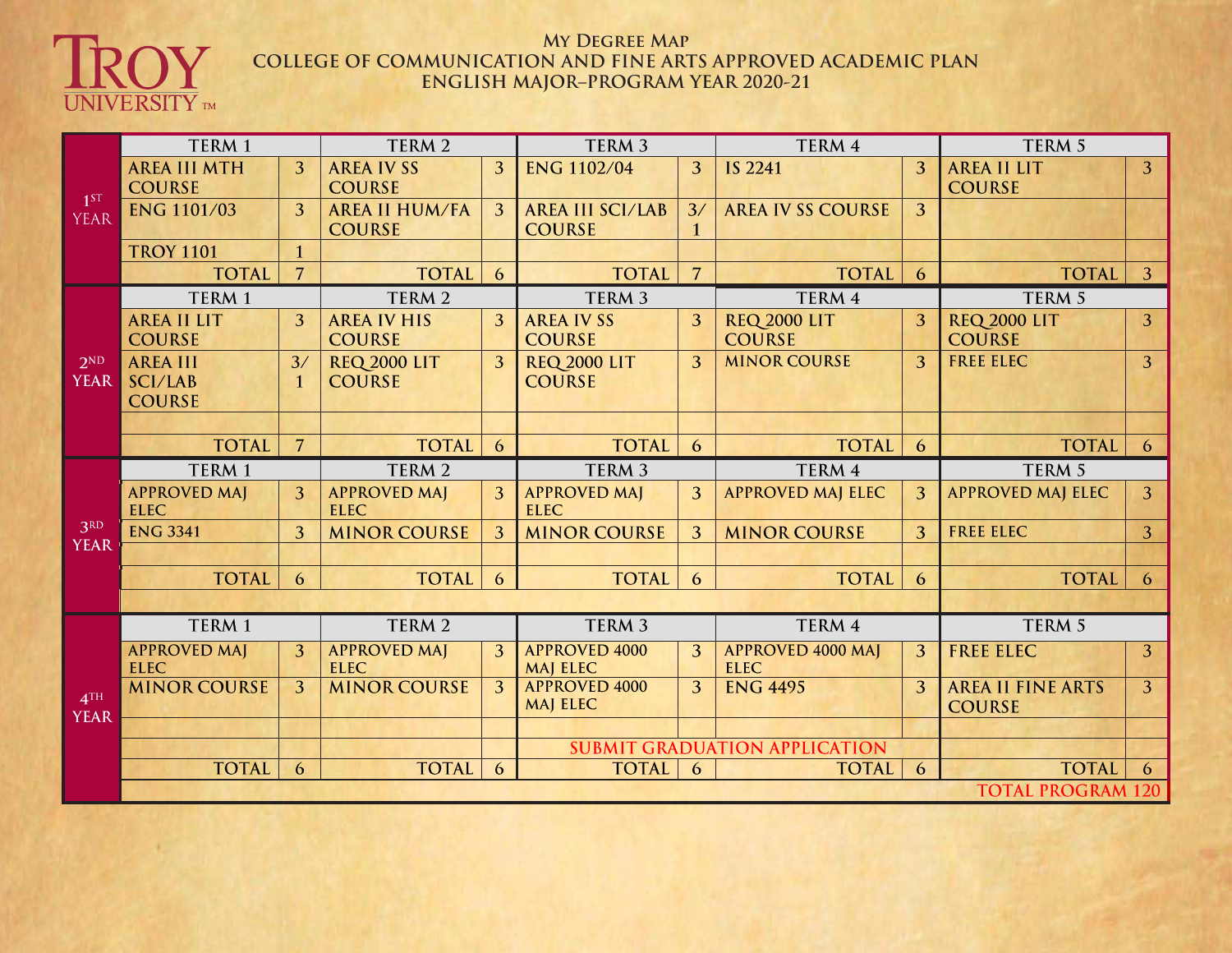

## **COLLEGE OF COMMUNICATION AND FINE ARTS APPROVED ACADEMIC PLAN ENGLISH MAJOR–PROGRAM YEAR 2020-21**

| <b>COMPLETE ALL REQUIREMENTS</b>                                                                                                                                                                                                                                                                                                                                                                                                                                                                  | (57 HOURS)                                                           |
|---------------------------------------------------------------------------------------------------------------------------------------------------------------------------------------------------------------------------------------------------------------------------------------------------------------------------------------------------------------------------------------------------------------------------------------------------------------------------------------------------|----------------------------------------------------------------------|
| <b>AREA I</b>                                                                                                                                                                                                                                                                                                                                                                                                                                                                                     |                                                                      |
| TAKE THE FOLLOWING COURSES:<br>ENG 1101<br>COMP AND MODERN ENGLISH I<br>ENG 1102<br>COMP AND MODERN ENGLISH II<br>MINIMUM GRADE OF "C" REQ                                                                                                                                                                                                                                                                                                                                                        | 3 HOURS<br>3 HOURS                                                   |
| <b>AREA II</b>                                                                                                                                                                                                                                                                                                                                                                                                                                                                                    |                                                                      |
| 2205<br><b>WORLD LITERATURE BEFORE 1660</b><br><b>ENG</b><br>ENG 2206<br>WORLD LITERATURE AFTER 1660<br>TAKE ANY 1000 2000 LEVEL COURSE WITH AN EXPANDED HISTORICAL<br>AND CULTURAL SCOPE IN FINE ARTS, INCLUDING THE DISCIPLINES OF<br>ART, MUSIC, THEATRE, FILM, OR OTHER FINE ARTS AREA.                                                                                                                                                                                                       | 3 HOURS<br>3 HOURS<br><b>3 HOURS</b>                                 |
| TAKE ANY ONE 1000 2000 LEVEL COURSES WITH AN EXPANDED<br>HISTORICAL AND CULTURAL SCOPE IN THE HUMANITIES/FINE ARTS<br>DISCIPLINES, INCLUDING ENGLISH, FOREIGN LANGUAGES, RELIGION,<br>PHILOSOPHY, CLASSICS, THEATRE, MUSIC, DANCE, COMMUNICATION,<br>SIGN LANGUAGE, INTERDISCIPLINARY STUDIES, OR OTHER HUMANITIES/<br><b>FINE ARTS AREAS.</b>                                                                                                                                                    | 3 HOURS                                                              |
| <b>AREA III</b>                                                                                                                                                                                                                                                                                                                                                                                                                                                                                   |                                                                      |
| TAKE MTH 1110 OR 1112 OR HIGHER                                                                                                                                                                                                                                                                                                                                                                                                                                                                   | 3 HOURS                                                              |
| MINIMUM GRADE OF "C" REQ<br>TAKE ANY TWO 1000-2000 LEVEL SCIENCE CLASSES (CLASS<br>AND CORRESPONDING LAB) FROM THE FOLLOWING SCIENCE<br>DISCIPLINES: BIOLOGY, CHEMISTRY, PHYSICS, PHYSICAL SCIENCE, OR OTHER<br>SCIENCE AREAS. SELECT 2: BIO 1100/L100, BIO 1101/L101, BIO 1120/L120,<br>BIO 2229/L229, CHM 1115/L115, CHM 1142/L142, CHM 1143/L143, CHM 2242/L242,<br>PHY 2252/L252, PHY 2253/L253, PHY 2262/L262, PHY 2263/L263, SCI 1110/L110, SCI 2233/L233,<br>SCI 2234/L234, SCI 2240/L240. | 8 HOURS                                                              |
| <b>AREA IV</b>                                                                                                                                                                                                                                                                                                                                                                                                                                                                                    |                                                                      |
| TAKE ANY 1000-2000 LEVEL COURSE WITH A PRIMARY FOCUS IN HISTORY<br>TAKE THREE 1000-2000 LEVEL COURSE FROM THE FOLLOWING SOCIAL<br>SCIENCE DISCIPLINES: ANTHROPOLOGY, BUSINESS, CRIMINAL JUSTICE,<br>FINANCE, ECONOMICS, GEOGRAPHY, HISTORY, HUMAN SERVICES, LEADERSHIP,<br>INTERDISCIPLINARY STUDIES, NURSING, POLITICAL SCIENCE, PSYCHOLOGY,<br>RELIGION, SOCIAL WORK, SOCIOLOGY, OR OTHER SOCIAL SCIENCE AREAS.                                                                                 | 3 HOURS<br>9 HOURS                                                   |
| <b>AREA V</b>                                                                                                                                                                                                                                                                                                                                                                                                                                                                                     |                                                                      |
| <b>COMPUTER CONCEPTS AND APPLICATIONS</b><br>IS<br>2241<br><b>TROY 1101</b><br>THE UNIVERSITY EXPERIENCE<br>ENG 2211<br>AMERICAN LIT BEFORE 1875<br>ENG 2212<br>AMERICAN LIT AFTER 1875<br>ENG 2244<br><b>BRITISH LIT BEFORE 1785</b><br>$ENG$ 2245<br><b>BRITISH LIT AFTER 1785</b>                                                                                                                                                                                                              | 3 HOURS<br>1 HOUR<br>3 HOURS<br>3 HOURS<br><b>3 HOURS</b><br>3 HOURS |

EVERY REASONABLE ATTEMPT TO ENSURE ACCURACY HAS BEEN MADE. SOME COURSES (SUCH AS DEVELOPMENTAL OR PRE-REQUISITE COURSES) ARE NOT REFLECTED IN THIS DEGREE MAP. COMPLE-<br>TION OF DEGREE REQUIREMENTS IS BASED ON THE SPECIFIC CA